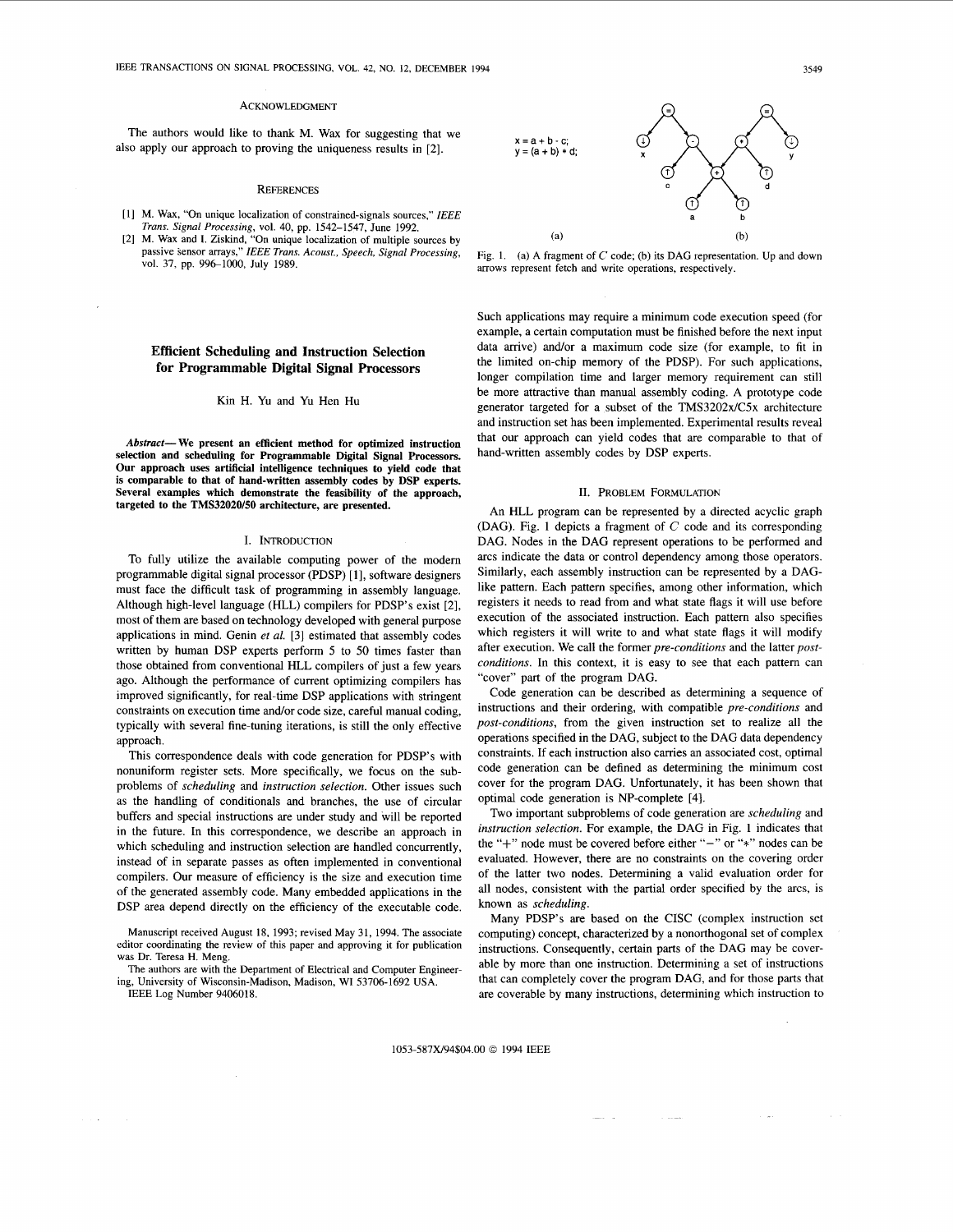use, is known as *instruction selection.* The problem is complicated by the fact that the best instruction to cover a given DAG operator is *run-time context dependent.* Typical PDSP's have multipartitioned memory and nonuniform register sets in which certain registers and memory blocks are specialized for specific usage. In such architectures, scheduling and instruction selection affect each other *[5].* In the next section we present a unified and context sensitive approach for scheduling and instruction selection.

# III. APPROACH

# **A.** *Scheduling*

At the topmost level, our scheduling algorithm is a heuristic list scheduler. First, a DAG is built from the input program. Next, the DAG is augmented to include flow-of-control information, followed by as-late-as-possible (ALAP) scheduling. This initial scheduling, however, does not determine the actual order in which nodes are covered. In the ALAP schedule, if node  $M$  must be covered before node  $N$ ,  $M$  is scheduled as close to  $N$ 's schedule as possible. The rationale for using ALAP is as follows. If *M* must be covered before **A',** then there must be an arc from *N* to *M.* If it is a *data dependency* arc, then *M* depends on *M's* result and executing *M*  immediately before *Ar* makes the least commitment of resources, yielding the positive effect of reducing load/store instructions. If it is a *control dependency* arc, then any scheme that schedules *M* before  $N$  can be applied and ALAP provides a valid initial guess. At each iteration, all coverable nodes are collected; each coverable node is evaluated and the cheapest node is selected. In case more than one node evaluates to the minimum cost, the one with the lowest initial schedule is selected. The selected node is covered and removed from the DAG. The process recurs until the entire DAG has been covered.

Node coverage involves *pattem matching* while node evaluation involves *heuristic search;* both node coverage and node evaluation also involve *means-ends-analysis* (MEA) [6] and *hierarchical planning [7],* as we describe in [SI.

## *B. Instruction Selection*

In most code generation techniques, instruction selection is statically predetermined, context insensitive and hard coded in form of small routines. For instance, in threaded code generation [9], each operation in the intermediate representation (IR) is replaced with a call to a subroutine that translates the IR operator into assembly instructions. Compact implementation and fast execution have made threaded code generation popular among some DSP synthesis systems **[IO],** [Ill.

Many CISC PDSP's have a rich set of addressing modes and complex instructions that perform many operations in a single instruction. This leads to two potential problems when statically macroexpanding individual IR operators. Sometimes a single assembly instruction can cover more than one IR operator. Conversely, there may be many complex instructions with overlapping functionality that can cover an IR operator.

In our approach, each DAG operator is covered one at a time. If a complex pattern can cover more than one node, all involved nodes in the DAG are marked covered. If many patterns can cover a given node, heuristic search is used to determine the best one for the current context. However, a simple static evaluation function is not sufficient. In an analogy to game playing, it is necessary to look ahead several moves to discover that a seemingly bad move is in fact the best one. Our node evaluation algorithm implements a  $K$ step look-ahead with a recursive heuristic search to determine the

TABLE **I**  QUALITY (MEASURED BY SIZE AND EXECUTION TIME) OF THE ASSEMBLY CODE GENERATED BY THE PROTOTYPE CODE GENERATOR COMPARED TO THAT GENERATED BY A CONVENTIONAL OPTIMIZING COMPILER AND HANDWRITTEN ASSEMBLY CODE

|                                | <b>PROTOTYPE</b>            |                                |                        | TI COMP. <sup>†</sup> | <b>DSPEXPERTS</b>               |                                |
|--------------------------------|-----------------------------|--------------------------------|------------------------|-----------------------|---------------------------------|--------------------------------|
|                                | codespe<br>$(f\text{inst})$ | exec.time<br>(m <sub>S</sub> ) | compil.<br>$time* (s)$ | codesize<br>(#inst.)  | codesize<br>$(\# \text{inst.})$ | exec.time<br>(m <sub>S</sub> ) |
| FFT                            | 23                          | 4.6                            | 23.2                   | 63                    | 22 <sup>a</sup>                 | $4.4^{a}$                      |
| <b>IIR</b>                     | 16                          | 3.2                            | 12.5                   | 43                    | 17 <sup>b</sup>                 | 3.4 <sup>b</sup>               |
| <b>FIR</b>                     | 14                          | 2.8                            | 14.7                   | 37                    | 15 <sup>c</sup>                 | $3.0^\circ$                    |
| BIOUAD <sup>d</sup>            | 13                          | 2.6                            | 1.7                    | 49                    | 13                              | 2.6                            |
| <b>ROTATION</b>                | 36                          | 10.8                           | 93.5                   | 128                   | 31 <sup>e</sup>                 | $14.4^\circ$                   |
| <b>INVLATTICE</b> <sup>f</sup> | 24                          | 4.8                            | 302.5                  | 56                    | 26                              | 5.2                            |
| <b>FWDLATTICE</b> <sup>f</sup> | 25                          | 5.0                            | 42.7                   | 58                    | 25                              | 5.0                            |

<sup>1</sup>TI Optimizing C Compiler, version 6.4, with all optimizations enabled (level 2)<br>
<sup>2</sup> Estimate for TM\$32020 at 200 ns per instruction cycle.<br>
<sup>2</sup> Average user CPU time on a SUN SPARC IPX for 3 runs.<br>
<sup>2</sup> Results taken f

<sup>e</sup> Results taken from [12] page 297.<br><sup>f</sup> Example adapted from [14] page 12-79.



**Fig.** *2.* Effects of the look-ahead factor *K* on the resultant code size.

covering cost of candidate patterns. A *resourre table* (RT) contains the status of all available resources (registers, stacks, memory partitions, etc.). A candidate pattern can be applied only if its preconditions are all satisfied by the RT. In case a pattem is not immediately applicable, a modified means-ends-analysis **[6]** combined with hierarchical planning **[7]** are utilized to formulate a plan of action. That plan consists of additional patterns, and their best application order, to completely satisfy the original pre-conditions. Once a pattern is applied, the RT is updated to reflect the pattern's post-conditions [SI.

To illustrate the instruction selection process, let us consider the example IIR listed in Table I. [Fig. 3](#page-2-0) presents its flow graph and *C*  implementation. A sample trace of the code generation illustrates hierarchical planning and MEA in action. The code generated by two runs of the code generator are presented side-by-side, one with  $K = 1$  and the other with  $K = 3$ . The portion of the DAG affected is also shown. At the time step of interest, nodes *32* and 33 have been covered, with results stored in register **P** and **AC,** respectively. The algorithm must now evaluate the two expandable nodes, 34 and 35, and determine which one should be covered next. Node 34 **is**  evaluated first. The best template for covering node 34 is  $\textbf{MPY}_{\textbf{dma}}$ , which requires the template LTA<sub>dma</sub> to satisfy its preconditions. On the other hand, node 35 can be immediately covered by template **APAC.** Hence, covering node 35 is cheaper then covering node 34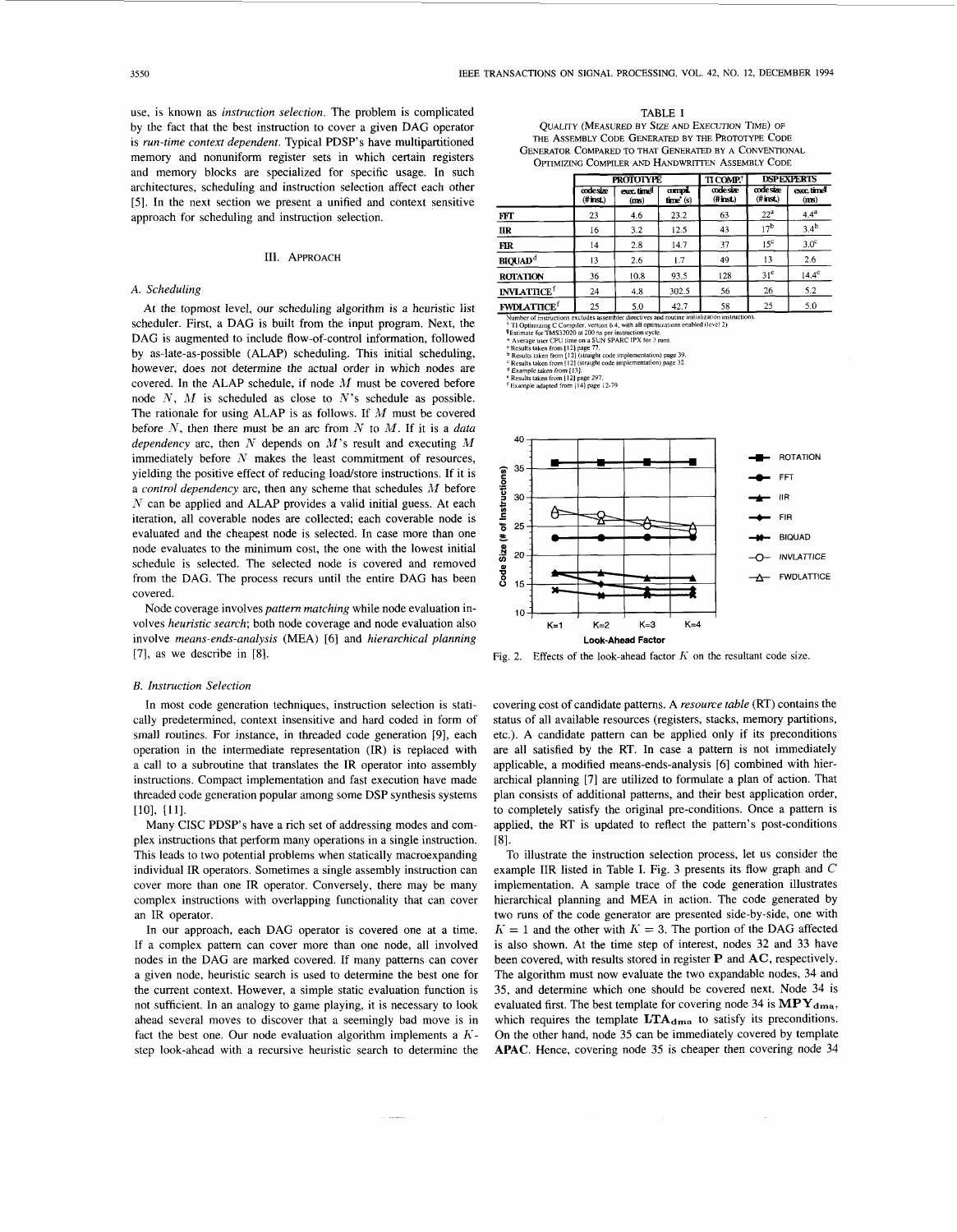<span id="page-2-0"></span>

*C* **Code:** 

**#include <ioports.h> IIR(int \*dn; int 'yn; int dnml; int dnm2)** { **int xn; const a1** , **a2, bo, bl** , **b2; inport(0, &xn); 'dn** = **xn** + **dnml 'a1** + **dnmTa.2; 'yn** = **(\*dn)'bO** + **dnml'bl** + **dnmZ'b2;**  outport0, &yn); 1

# **Sample Trace from Code Generator**

**Enter input file name ('q'** to **exit):** IIR **Enter Look Ahead Factor** (K > **0): 3**  Enter Cap on Branching Factor (BC > 0): 3<br>Enter Trace Level (0=None, 1=Minimum, 2=Detailed): 1<br>
• *0*  Searching **\*.........\*....... Node 34 selected.**<br>Covering operator **\* Expanding Node 34 (candidate 1) MPY-dma not applycable. Reducing** ... **PLAN: LTA-dma LTA-dma applied MPY-dma applied MAC\_pma\_dma** not applycable. Reducing ... **PLAN: TBLW-dma TBLW-dma applied MAC-pma-dma applied Node expanded. Expanding Node 34 (candidate 2) Node expanded.**  \*\*\*\* **88% done** \*\*\*\*

> **e e**

# **Influence of Look Ahead**

Enter input file name ('q' lo exit): **IIR**  Enter Look Ahead Factor (K > 0): 1 Enter Cap on Branching Factor (BC > 0): 3 Enter input file name ('q'toexit): **IIR**  Enter Look Ahead Factor (K > **0):3**  Enter Cap on Branching Factor (BC > 0): 3 *0 0*  . *<sup>0</sup>* Generated Optimized Code:<br>
var EQU dma var EQU dma<br>
var EQU dma<br>
var EQU dma var EQU dma var EQU dma var EQU dma var EQU dma var EQU dma var EQU dma var EQU dma var EQU dma var EQU dma var EQU dma var EQU dma var EQU dma IN dma pa IN dma pa var EQU dma var EQU dma var EQU dma var EQU dma vat EQU dma var EQU dma LT dma LT dma MPY dma MPY dma LTP dma LTP dma MPY dma MPY dma ADD dma ADD dma APAC APAC SACL dma SACL dma MPY dma MPY dma var EQU dma vat EQU dma LTP dma LTP dma MPY dma<br>APAC ----- **\***  $\frac{M}{\sqrt{M}}$  **a** *C*<sup>1</sup> dma<br>MPY dma<br>MPY dma **dma**  $\frac{M}{\sqrt{M}}$  **/**  $\frac{1}{\sqrt{M}}$  dma<br>MPX dma APAC SACL dma SACL dma OUT dma pa SACL dma<br>OUT dma pa End of Job. *Code* Size: 17 (non-free) instructions Estimated execution time: 3.4 msec End of Job Code Size: 16 (non-free) instructions Estimated code execution time: **3.2** msec

**Fig.** *3.* Second-order direct form IIR filter.

الأراد الأنوار المتعملات

and with  $K = 1$  (no look-ahead), that is exactly the conclusion. Only with  $K = 3$  (looking ahead 2 plays) one can see the advantage of investing a bit more in covering node 34 first: template LTA<sub>dma</sub> not only satisfies the preconditions of  $MPY_{dma}$ , but it also adds the contents of **P** to **AC** as a side effect, which in effect covers node 35.

### **IV.** RESULTS

**A** prototype code generator has been implemented in objectoriented  $C + +$ . We used a target processor based on a simplified version of the TMS32020/C50's architecture.

Seven examples involving common DSP algorithms have been compiled with this prototype code generator and the results listed in Table I. **As** one can notice from Table I, the code generated by our prototype is much better (up to 3.8 times smaller) than that obtained with a commercial compiler such as the TMS320C2x1C5x Optimizing *C* Compiler from Texas Instruments. Furthermore, our prototype is capable of generating code whose quality is comparable to that generated by human **DSP** experts. Note that in example ROTATION, although the prototype generated more instructions, the program executes faster than the handwritten version. This is due to our heuristic function, which minimizes the sum of code size and